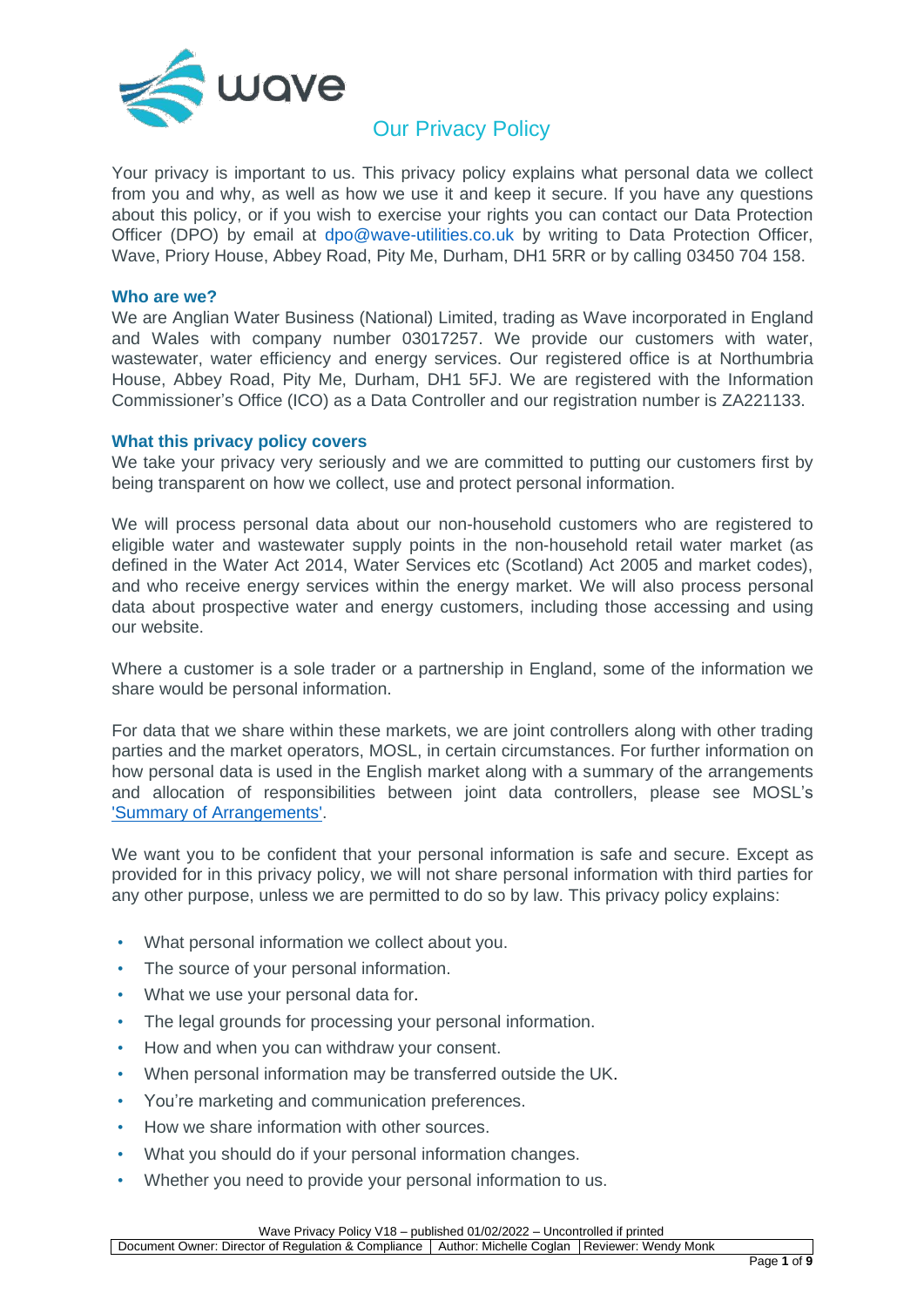- [If any monitoring is involved in processing](#page-5-0) your personal information.
- [About other automated decision making.](#page-6-0)
- [How long your personal information is retained by us.](#page-6-0)
- [Your rights under data protection laws.](#page-6-0)
- [Your right to](#page-8-0) object.
- [How to contact us.](#page-8-0)

We may make changes to this policy from time to time, for example to keep it up to date or to comply with legal requirements or changes in the way we operate our business. We will notify our customers of changes by prominently posting a notice on our website [\(www.wave](http://www.wave-utilities.co.uk/)[utilities.co.uk\)](http://www.wave-utilities.co.uk/). We encourage you to regularly check back and review this policy, so that you will always know what information we collect, how we use it and who we share it with.

# **What information do we collect?**

Personal information we will process about you may vary based on what service we provide to you. Typically, we need details such as:

- **Personal information** including title, full name, job title, address, postcode and how you want to pay your bill, so that we know who you are, where your premises are and what services you need from us.
- **Contact information** such as a phone number or email address, so that we can keep in touch with you about our services and your account with us.
- **Bank details** so that we can manage your payments for our services.
- **Personal information** from other Sources such as; English and Scottish Market Operators (CMA and MOSL), Electoral Roll, Companies House and other publicly available sources.
- **Special Category of Personal Data** we only hold special category data concerning 'health', if you are a vulnerable customer. We will process this data in accordance with data protection laws; and; we must have an additional lawful basis for this processing.
- **Account Information** information relating to your account detail and supply point where you are a sole trader or a partnership in England. This may include customer classifications and including unique identifiers, meter information or market consumption data. The information we hold is described in detail in the market data catalogue (Code Subsidiary Document 0301).
- **Records of your contact with us** for example by telephone and via our website:
	- If you contact us by telephone, your call may be digitally recorded to deliver appropriate services. This includes maintaining high quality standards, crime detection and/or prevention and to ensure that our employees comply with legal obligations and our policies and practices. When a call is recorded, we will collect a recording of the conversation and your phone number. Telephone call recording will be turned off when a customer's credit or debit card details are given, in line with Payment Card Industry Data Security Standards (PCI DSS) and data protection legislation.
	- We also monitor email communications and may restrict delivery under certain circumstances.
	- We comply with the data minimisation principles of data protection laws, and will not collect any personal data that we do not need to be able to provide services to you.

Wave Privacy Policy V18 – published 01/02/2022 – Uncontrolled if printed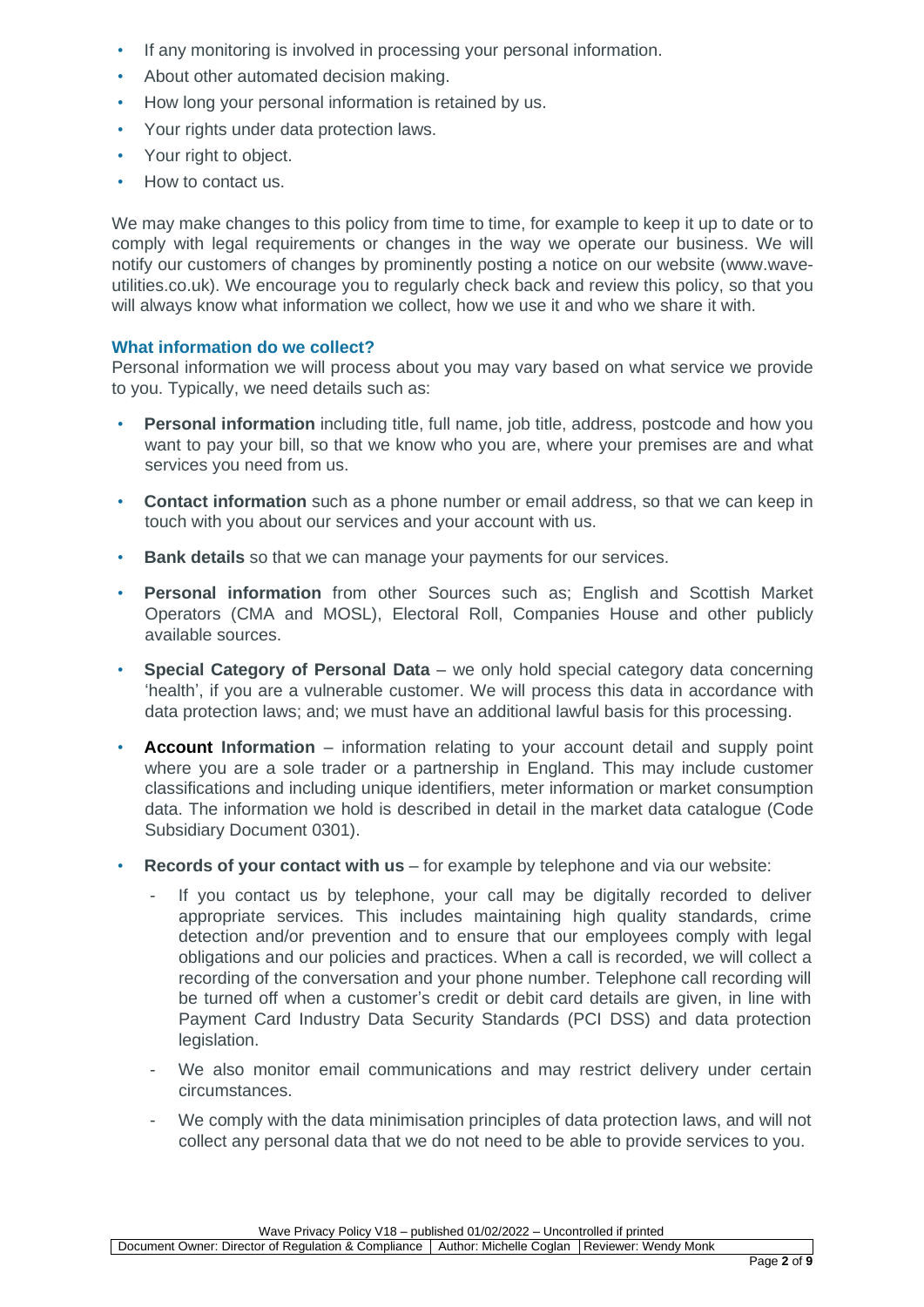- When visiting our website, you may also be providing us with certain information via our use of website cookies, such as your IP address. For detailed information on cookies, please see our [Cookie Policy.](https://www.wave-utilities.co.uk/cookie-policy) Our website also contains links to other websites. Please note that when you follow one of these links, these websites have their own privacy policies and we do not accept any responsibility or liability for their content, or any personal data provided to them.
- Google Tag Manager This website uses Google Tag Manager. Google Tag Manager is a solution operated by Google LLC. 1600 Amphitheatre Parkway, Mountain View, CA 94043, USA ("Google") that allows marketed website tags to be managed using an interface. The Tag Manager tool itself (which implements the tags) is a cookie-less domain and does not register personal data. The tool causes other tags to be activated which may, for their part, register data under certain circumstances.

Google Tag Manager does not access this information. If recording has been deactivated on domain or cookie level, this setting will remain in place for all tracking tags implemented with Google Tag Manager. Google Tag Manager's policy is available to view; Google Tag Manager Use Policy.

- Google Analytics We use a tool called "Google Analytics" to collect information about use of this site. Google Analytics collects information such as how often users visit this site, what pages they visit, when they do so, and what other sites they used prior to coming to this site. We use the information we get from Google Analytics only to improve this site. Google Analytics collects only the IP address assigned to you on the date you visit this site, rather than your name or other identifying information. Google's ability to use and share information collected by Google Analytics about your visits to this site is restricted by the [Google Analytics](https://www.google.com/analytics/terms/gb.html)  [Terms of Use](https://www.google.com/analytics/terms/gb.html) and the [Google Privacy Policy.](https://policies.google.com/privacy)
- Hotiar We use Hotiar in order to better understand our users' needs and to optimize this service and experience. Hotjar is a technology service that helps us better understand our users experience (e.g. how much time they spend on which pages, which links they choose to click, what users do and don't like, etc.) and this enables us to build and maintain our service with user feedback. Hotjar uses cookies and other technologies to collect data on our users' behaviour and their devices (in particular device's IP address (captured and stored only in anonymized form), device screen size, device type (unique device identifiers), browser information, geographic location (country only), preferred language used to display our website). Hotjar stores this information in a pseudonymized user profile. Neither Hotjar nor we will ever use this information to identify individual users or to match it with further data on an individual user. For further details, please see [Hotjar Privacy](https://www.hotjar.com/legal/policies/privacy)  [Policy.](https://www.hotjar.com/legal/policies/privacy) You can opt-out to the creation of a user profile, Hotjar's storing of data about your usage of our site and Hotjar's use of tracking cookies on other websites by following this opt-out link: Hotjar [Opt-Out.](https://www.hotjar.com/legal/compliance/opt-out)

We only collect information about you that we need to ensure you get the best service from us and we respect your privacy and we minimise the information we collect.

## **What is the source of your personal information?**

We collect personal information from the following sources:

- Information you give to us or that is generated about you when you use our products or services, for example information that allows us to contact you or bill you for our services.
- Other sources such as Fraud Prevention Agencies, HM Revenue and Customs (HMRC), Credit Risk agencies and other organisations to assist in prevention and detection of crime, police and law enforcement agencies or as part of our debt collection process.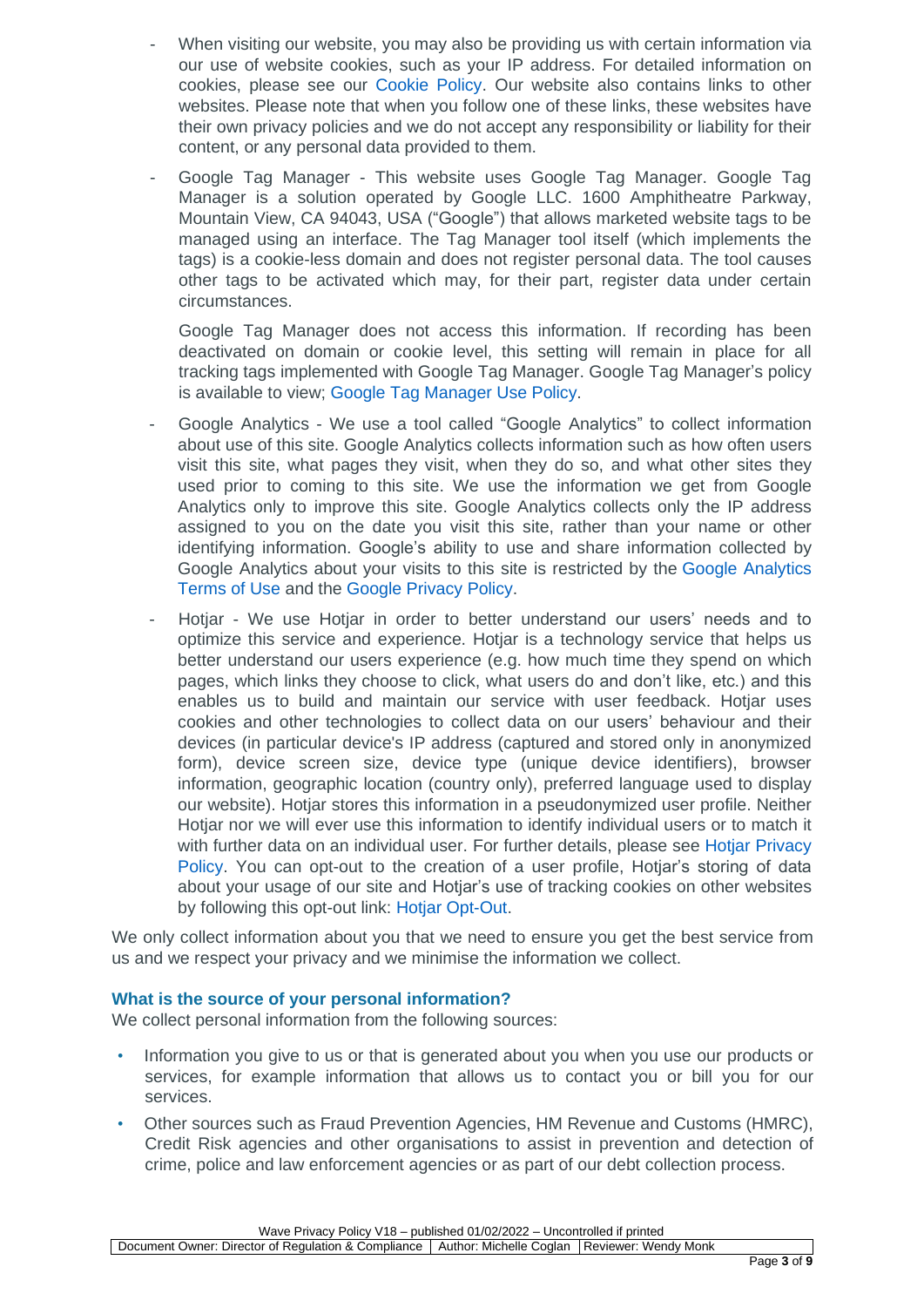• From other trading parties in the water market; this may be from other Retailers, Wholesalers or Market Operators i.e. Market Operator Services Limited (MOSL) in England or The Central Market Agency (CMA) in Scotland in order to deliver water and sewerage services to you.

MOSL and the CMA have their own privacy notices which applies to the use of your own information. For further information how MOSL and the CMA will use your information, please [click on](https://www.mosl.co.uk/) the appropriate link; [MOSL;](https://mosl.co.uk/privacy-policies) [CMA.](https://www.cmascotland.com/about-us/privacy-statement/)

## **What do we use your personal data for?**

We will only use and share your information where it is necessary for us to lawfully carry out business activities. We use your personal data to:

- Provide you with the services you want from us.
- Administer your account including dealing with any enquiries and complaints; in relation to debt collection agencies; and changes to our systems such as change to our bank details or notifications related to our retail licences.
- Prevent fraud.
- Keep our records accurate and updated.
- Undertake customer profiling.
- Create statistical information and carry out market analysis (on a non-personal basis).
- Comply with any legal obligation we may have.
- Contact you about services we believe that you may be interested in.
- Contact you about service-related issues including interruptions to supply, water quality issues, planned maintenance that could/will affect supplies and major roadworks that would require closure of key roads or commuter routes.
- Follow guidance and best practice guidelines of bodies such as CMA and MOSL and to comply with relevant legal and regulatory obligations that we are subject, including; The Water Services Regulation Authority (Ofwat), Department for Environment, Food and Rural Affairs (Defra) or The Information Commissioner's Office (ICO) requirements.
- Maintain services and fulfil market requirements by using the market bilateral hub (where appropriate) to raise and receive requests from other trading parties in the water market including retailers, wholesalers and market operators.
- Monitor and keep records of our communications with you and our staff.
- Administer our good governance requirements, such as internal reporting and compliance obligations.
- Customer satisfaction surveys to provide feedback on the customer experience.
- Reviews on our services from customers to provide feedback and improve the customer experience.
- Pass any or all of your personal information to the Police or any other law enforcement agency or regulatory body to comply with our legal and regulatory obligations and for the purposes of crime protection or prevention.
- Carry out checks at Credit Reference and Fraud Prevention Agencies pre-application, at application and periodically after that.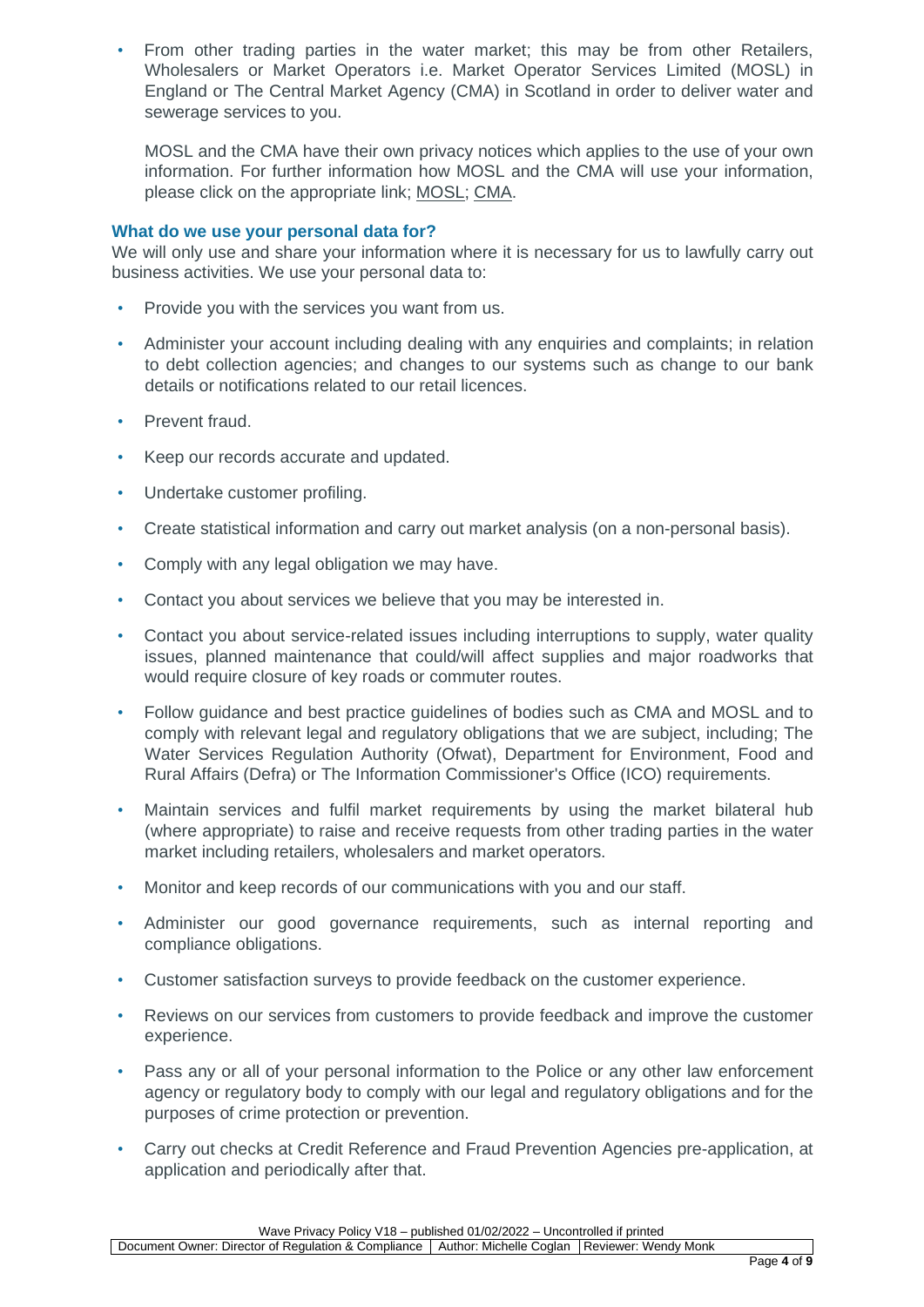- Fraud Prevention information The information which we and others provide to the fraud prevention agencies about you, those who are jointly liable for our services with you and your business, may be supplied by fraud prevention agencies to other organisations and used by them and us to:
	- o Prevent crime, fraud and money laundering by, for example, checking details provided on applications for credit and credit-related or other facilities.
	- o Manage credit and credit-related accounts or facilities; check details on applications for jobs or when checked as part of employment; trace whereabouts of individuals and recover debts that are owed; and conduct other checks to prevent or detect fraud.
- <span id="page-4-0"></span>- Credit risk analysis – We will provide your personal data to Credit Reference Agencies and they will give us information about you, such as about your financial history. We do this to assess creditworthiness and product suitability, verify your identity, manage your account, trace and recovery debts and prevent criminal activity. We will also continue to exchange information about you with Credit Reference Agencies on an ongoing basis, including about your settled accounts and any debts not fully repaid on time. Credit Reference Agencies will share your information with other organisations. The identities of the Credit Reference Agencies, and the ways in which they use and share personal information, are explained in the CRA Information Notice; [CRAIN](https://www.experian.co.uk/legal/crain/).

## **What are the legal grounds for processing personal information (including when we share it with others)?**

We rely on the following legal bases to use your personal data:

- Where it is necessary to perform a contract, provide you with a quotation or take steps to enter into a contract needed to provide you with our products or services, such as:
	- Assessing an application for a product or service you hold with us, including considering whether to offer you the product, the price or the payment methods available.
	- Managing products and services you hold with us, or an application for one.
	- Updating your records, tracing your whereabouts to contact you about your account and do this for recovering debt (where appropriate).
	- All stages and activities relevant to managing the product or service including enquiry, application, administration and management of accounts.
- To comply with a relevant or legal regulatory obligation (Ofwat, Defra or ICO).
- Where it is in our legitimate interests to do so, such as customer satisfaction surveys to provide feedback on the customer experience or sharing details with other trading parties in the water market (such as retailers, wholesalers and market operators) to undertake remedial actions, where necessary, using the bilateral hub (where appropriate) in order to maintain services and fulfil market requirements.
- To comply with our legal obligations; or to establish, exercise or defend legal claims.
- With your explicit consent, we only process special category data relating to 'data concerning health', if you are a vulnerable customer, in which case, data will be shared with the Market Operators (CMA and MOSL).

#### **How and when you can withdraw your consent**

Where we are relying upon your consent to process personal information, you can withdraw this at any time by using the "Contact Us" information at the end of this document.

Wave Privacy Policy V18 – published 01/02/2022 – Uncontrolled if printed

Document Owner: Director of Regulation & Compliance | Author: Michelle Coglan | Reviewer: Wendy Monk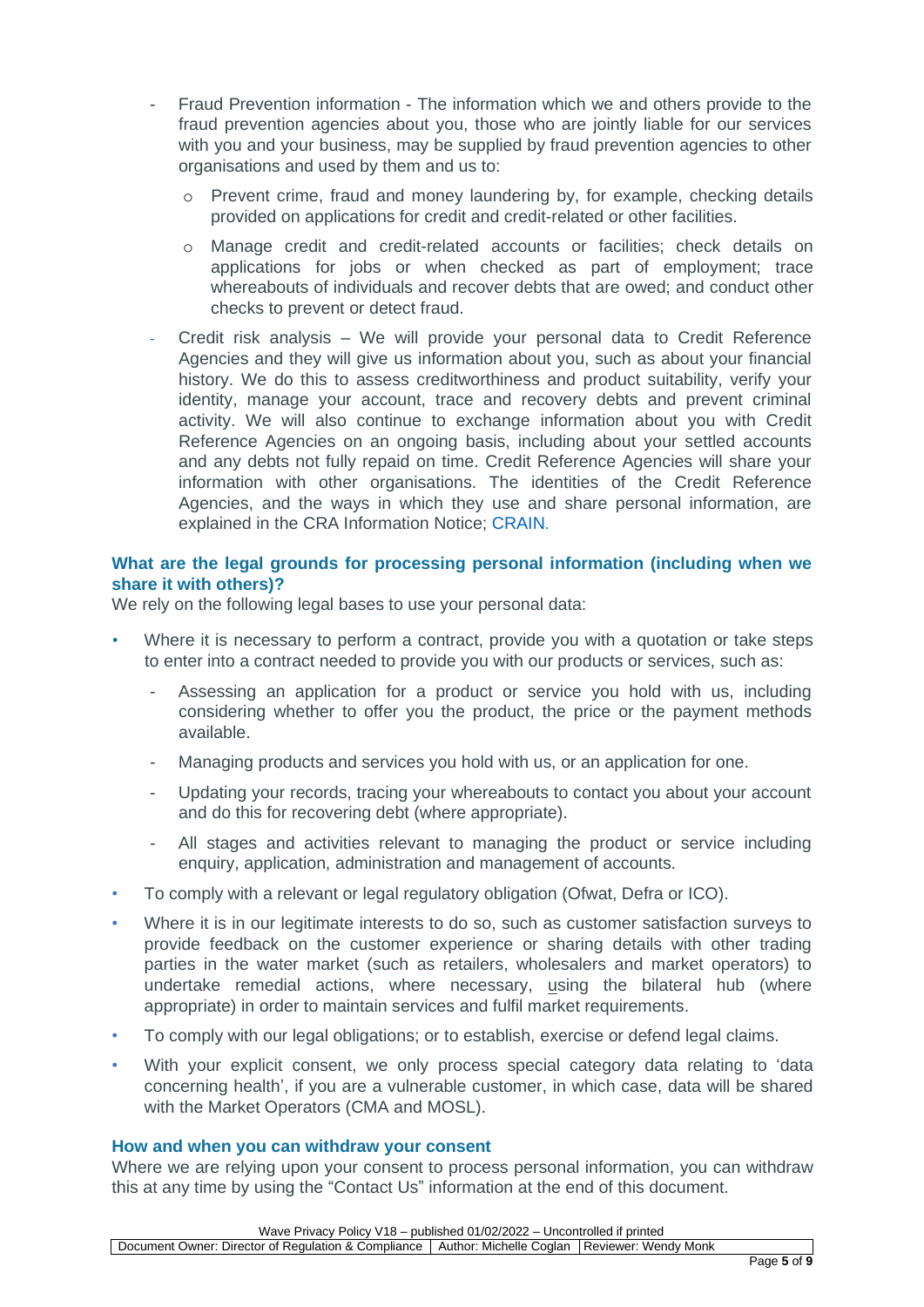You may withdraw your consent to processing of special categories of personal data at any time too. However, in this instance, you need to be aware that if you choose to do so then the Market Operators (CMA and MOSL) may be unable to continue to provide certain services to you and us. If you choose to withdraw your consent, we will tell you more about the possible consequences. The withdrawal of your consent in this circumstance shall not affect the lawfulness of the processing based on consent before the withdrawal.

## **Is personal information transferred outside the UK?**

We are based in the UK, but we will process your personal data outside the UK in circumstances where your data is transferred to our contracted suppliers who provide services to us. We ensure that appropriate and suitable safeguards are in place to ensure that any such personal information will be protected as required by applicable data protection laws. Where it is necessary to transfer your personal information outside of the UK, we will only do so where:

- UK Government has decided that the country, territory or organisation we are sharing your information with will protect your information adequately.
- The transfer has been authorised by the relevant data protection authority.
- We have ensured that appropriate safeguards are in place, for example, we have entered into a contract with the organisation with which we are sharing your information containing approved Standard Contractual Clauses.

#### <span id="page-5-0"></span>**Marketing**

From time-to-time, we may provide you with information where we think these may be of interest to you, for example services that help improve water efficiency in your business or could lower your utility costs. We may engage with a third party to provide this service on our behalf.

Depending on the method of communication for example (for example email, SMS, letter or telephone) this processing may be carried out with your consent for specific direct marketing activities or in accordance with our legitimate interests (for our products or services).

However, if you wish to exercise your right to object to such marketing, please let us know by using the "Contact Us" information at the end of this document. An unsubscribe option will be included in appropriate communications, although you may still receive service emails or SMS related to your account and the services provided to you.

Please note though, you may still receive non-personalised information about us or our services through your letterbox.

#### **What are marketing preferences and what do they mean?**

We may use your supply or business address, phone numbers and email addresses to contact you according to your marketing preferences. You can stop our marketing communications at any time by using the "Contact Us" information at the end of this document.

#### **How do we share your information with third parties?**

We will not share your information with anyone outside of Wave, except:

- Where we have your permission.
- Where required for the provision of products or services.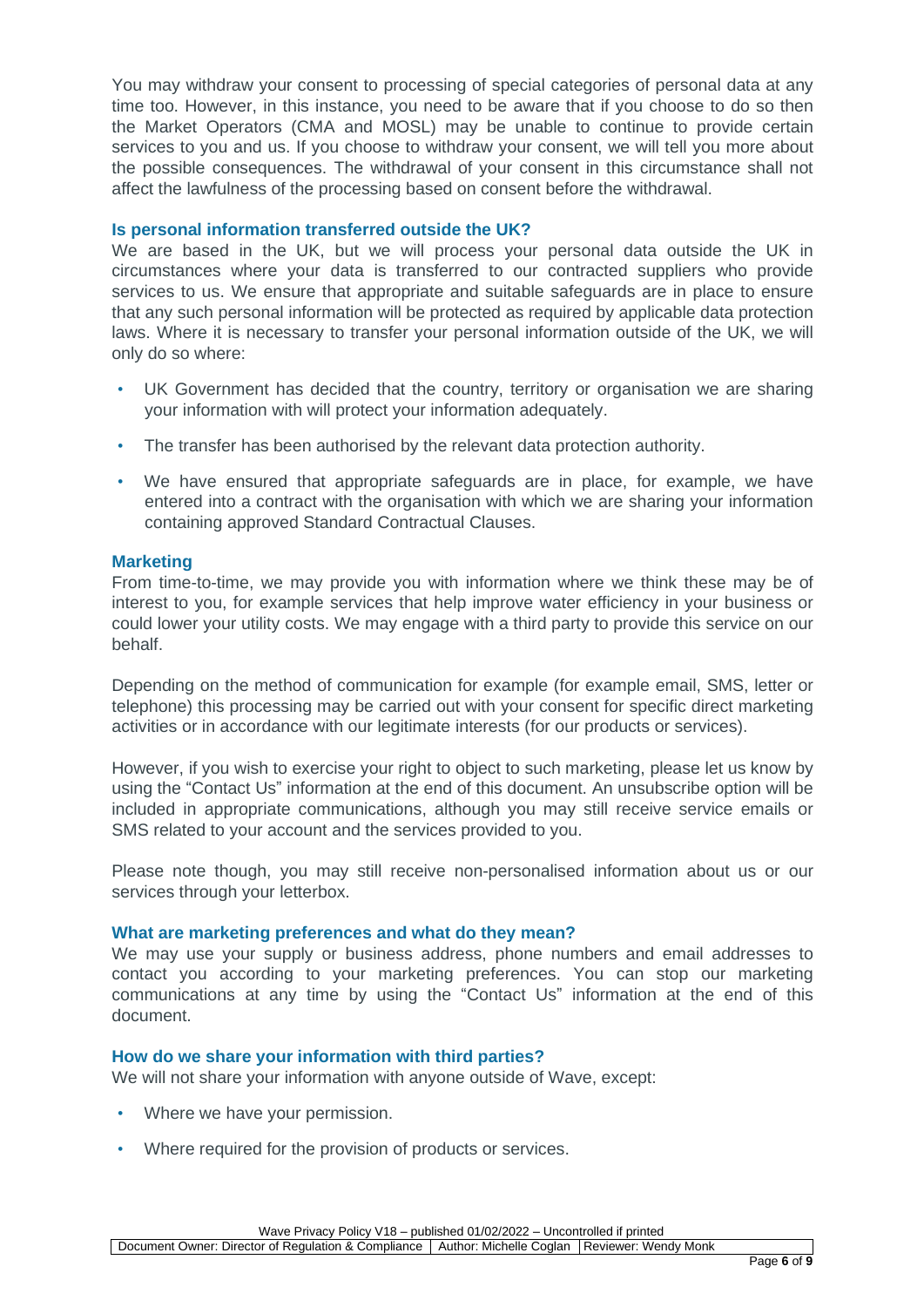- Where we are required by law and by law enforcement agencies, judicial bodies, government entities or tax authorities.
- With regulatory bodies including; Consumer Council for Water (CCWater), Market Operators for Scotland and England (CMA and MOSL), using the secure market bilateral hub (where appropriate) and using dedicated users with password-controlled access via private/public key certificates to ensure its security.
- With Wholesalers providing the supply of water and/or sewerage services in accordance with the Wholesale Retail Codes and including the secure bilateral hub (where appropriate). We may pass on your contact details so that your wholesaler can contact you, for example, in the event of an emergency, to replace your meter, operational purposes, for long term resource planning purposes or to undertake customer satisfaction surveys.
- With other Retailers (trading parties) providing the supply of water and/or sewerage services in accordance with the Wholesale Retail Codes, which governs the nonhousehold retail market and including the secure bilateral hub (where appropriate).
- With third parties providing services to us, such as meter reading contractors, IT software and maintenance providers, bill print houses and subcontractors acting on our behalf.
- Third Party Intermediaries (TPI) where you have provided a letter of authority authorising us to deal with the TPI. We won't share any personal information unless they have your consent to ask us for it.
- With debt collection agencies.
- With review sites for the purpose of procuring reviews of our services.
- With credit reference agencies via secure file transfer protocols.
- Where permitted by law, it is necessary for our legitimate interest or those of a third party and it is not inconsistent with the purposes listed above.

## **What if your personal information changes?**

You should advise us of any changes to personal information so that we can update our records. This means we can continue to administer services to you. You can do this using your chosen contact method in the "Contact Us" page of our website. We will then update your records.

## **Do you have to provide your personal information to us?**

We are unable to provide you with our products or services if you do not provide certain information to us, for example your name, business name, address information etc.

## **Do we do any monitoring involving processing of your personal information?**

Monitoring means any listening to, recording of, viewing of, intercepting of, or taking and keeping records of calls, email, text messages, social media messages, face-to-face i.e. CCTV and other communications.

<span id="page-6-0"></span>We may monitor where permitted by law and we will do this where the law requires it, or to comply with regulatory rules, to prevent or detect crime, in the interests of protecting the security of our communications systems and procedures and for quality control and staff training purposes. This information may be shared for the purposes described above.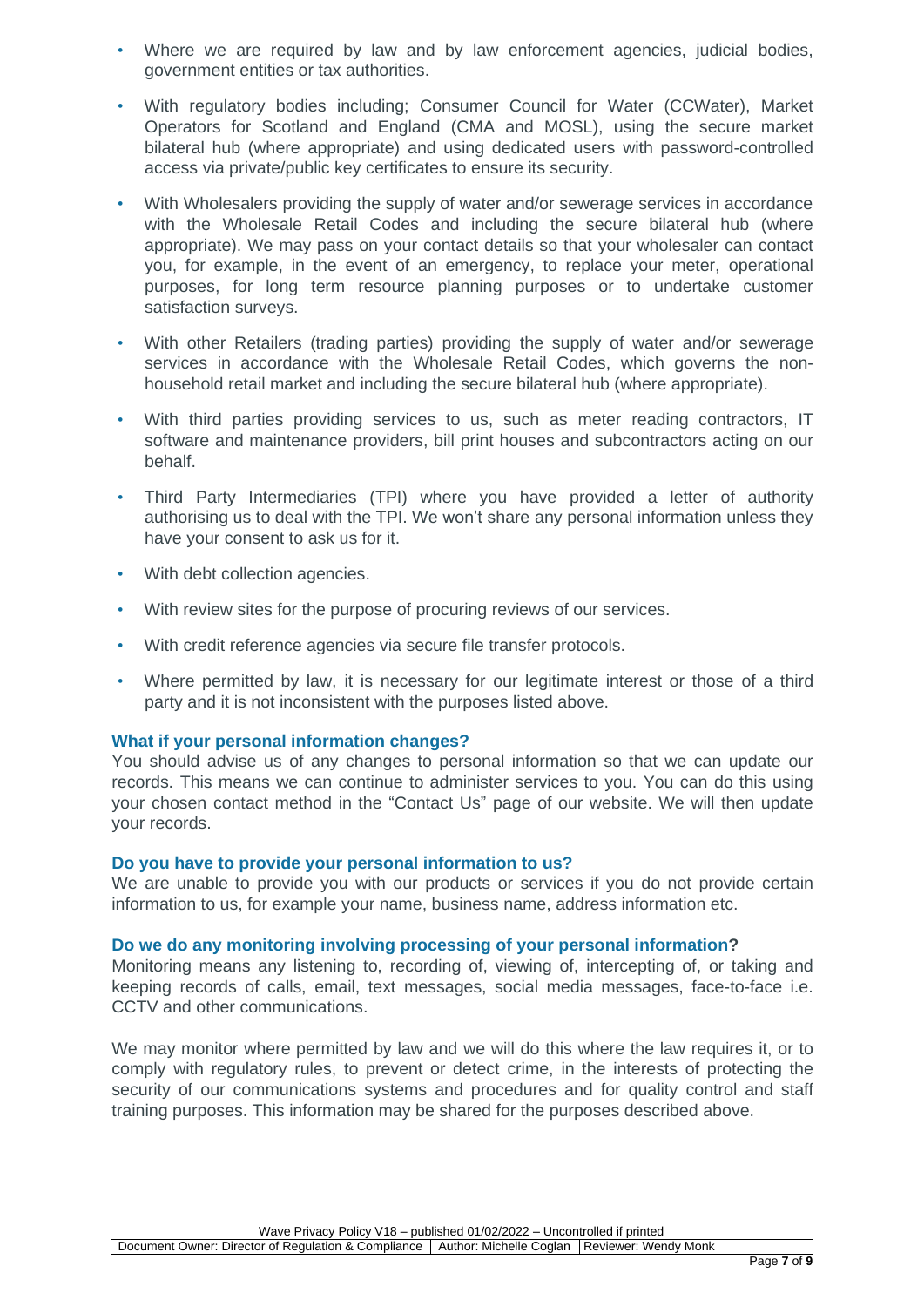#### **What about other automated decision making?**

We sometimes make decisions about you using only technology (without human intervention). For instance, we may do this to:

- Decide whether to offer you a product or service, or the price we will offer, or what terms and conditions to offer you or to assess what payment methods we can offer you.
- Enter in to or perform a relevant contract which is authorised by laws that apply to us or is based on your explicit consent.

If you wish to get in touch about automated decisions made by us, including to challenge the outcome of a decision, please contact us using the details set out in this policy. We will periodically monitor our automated decision-making systems to ensure they work correctly.

#### **How we protect your personal information?**

Wave takes the protection of our customer's information very seriously. We take appropriate organisational and technical security measures and have rules and procedures in place to ensure that there is no unauthorised access to your personal data. All customer personal data is held in our customer relationship manager (CRM) system which has controlled access and is subject to strong cyber security measures. All access to our system is strictly controlled. We also operate strict physical security at all our sites and all employees receive cyber security and data protection awareness training.

We carry out due diligence on our suppliers and other third-party organisations with whom we work to ensure they have appropriate organisational and technical measures in place in accordance with the requirements of relevant data protection law.

#### **How long is your personal information retained by us?**

Unless we explain otherwise to you, we will hold your personal information based on the following criteria.

- For as long as we have reasonable business needs as detailed in this policy, such as managing our relationship with you and managing our operations and always in accordance with our Record Control Procedure.
- For retention periods in line with legal, audit, tax, accounting and regulatory requirements or guidance.

#### **What are your rights under data protection laws?**

The following is a list of the rights that all individuals have under Data Protection laws. They don't apply in all circumstances. If you wish to use any of them, we will explain at that time if they are engaged or not.

- The **right to be informed** about the processing of your personal information.
- The **right to rectification** if your personal information is inaccurate and to have incomplete personal information rectified.
- The **right to object** to processing of your personal information.
- The **right to restrict processing** of your personal information.
- The **right to erasure** and have your personal information erased ("the right to be forgotten").
- The **right to data portability** which allows you to move, copy or transfer your personal information.
- The **right of access** to your personal information.

Wave Privacy Policy V18 – published 01/02/2022 – Uncontrolled if printed